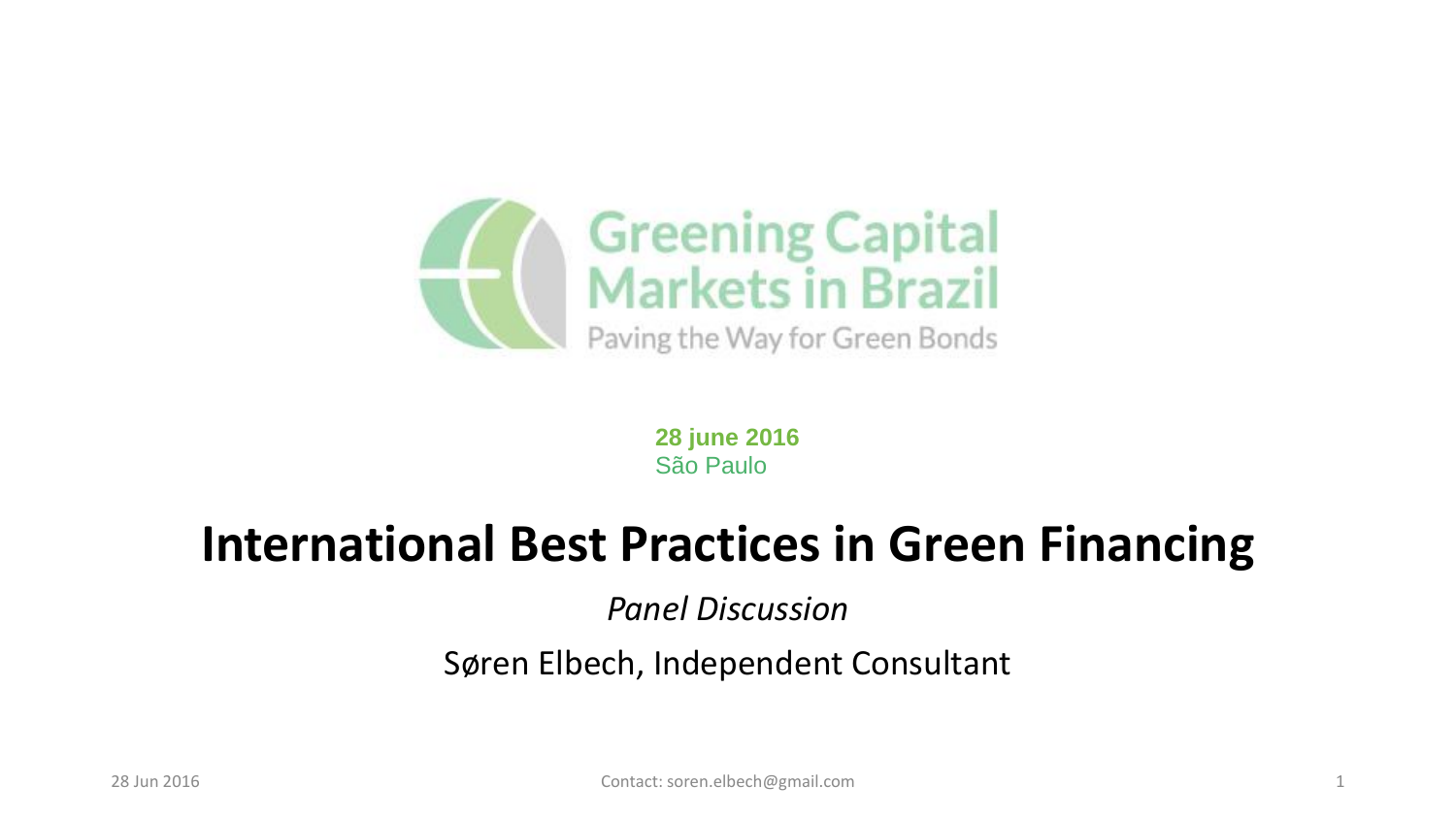## Green Bonds Best Practices

- Trail blazed by SEB and Multilateral Development Banks (World Bank, EIB)
- Issued in response to specific investor demand for triple-A fixed income product supporting projects addressing climate change
- Since 2007, more than USD 100 billion of Green Bonds have been issued
- Issuers range from MDBs over corporates, banks, municipalities, cities, etc.
- Green Bond Principles established in 2014, updated in June 2016
	- Voluntary governance framework and process guidelines highlights:
		- Use of Proceeds (recognizes broad eligibility categories, but does not define what is "Green")
		- Process for Project Evaluation and Selection (recommends "External Review", i.e. verification, 2nd opinion, certification, rating)
		- Management of Proceeds (sub-account transparency)
		- Reporting (transparency & accountability; a "harmonized framework" is under way)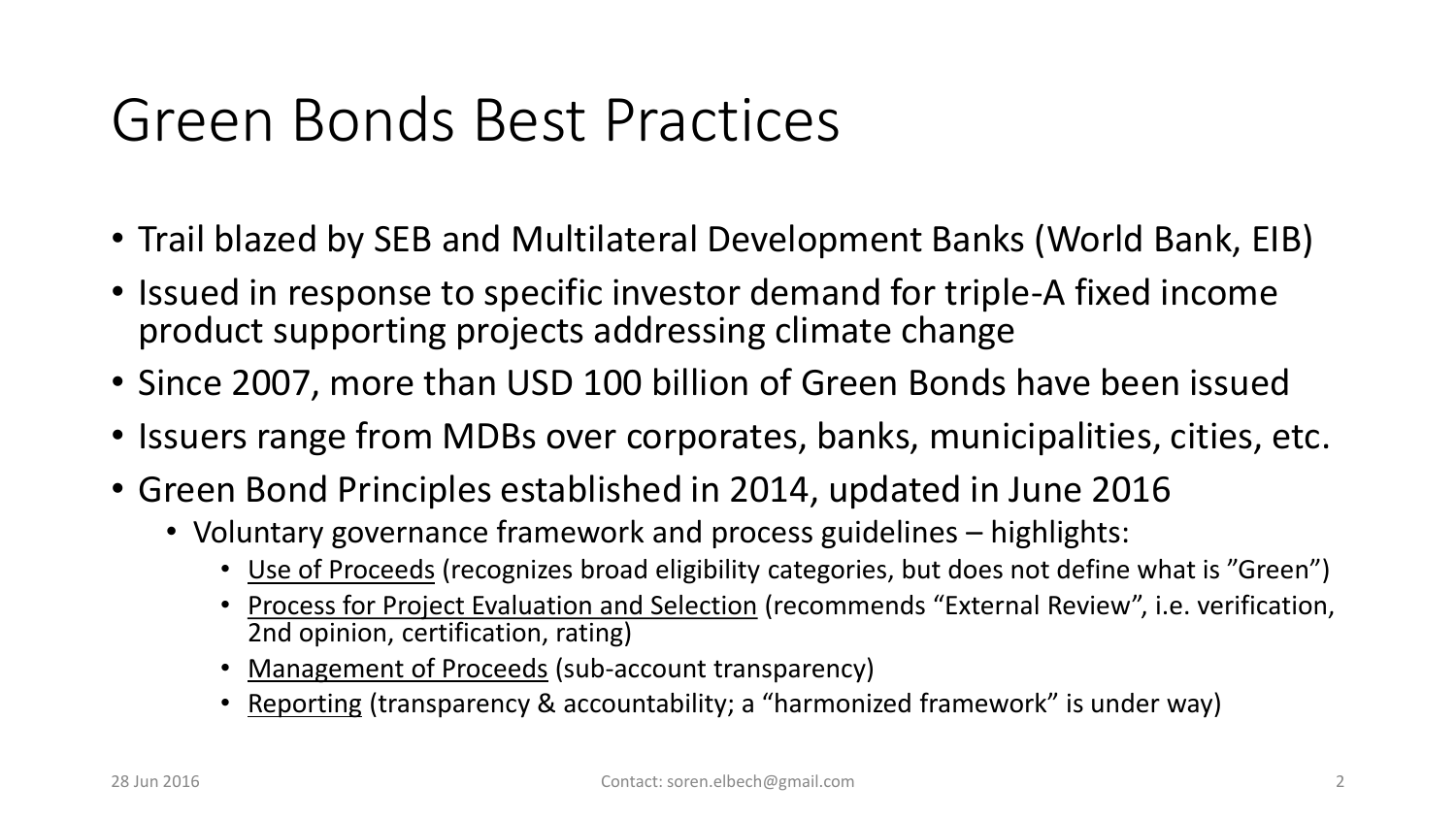# What Can Other Stakeholders Do? (1/2)

- Role of Governments / Parliaments
	- Create & maintain environment to foster long-term investment (policies, regulations, tax incentives, provide low interest loans, limited bureaucracy and language barriers)
	- Linking size of subsidy and loan interest level to specific improvement preferred (e.g. CO<sup>2</sup> emissions reduction, replacing electricity production by fossil fuels with renewable sources)
	- Use available instruments (budget / investments) to catalyze green growth (e.g. prioritize green projects for approvals, co-investments (equity)
	- Use its platform to reduce risk for other participants (e.g. first-loss guarantees, concessional pricing, grants)
	- Establish dedicated investment funds / Green Bank / SWF with ESG investment principles
	- Exit strategy must be phrased from the outset (which areas can be exited from, which can be transitioned – on the base of which quantified impacts achieved?)